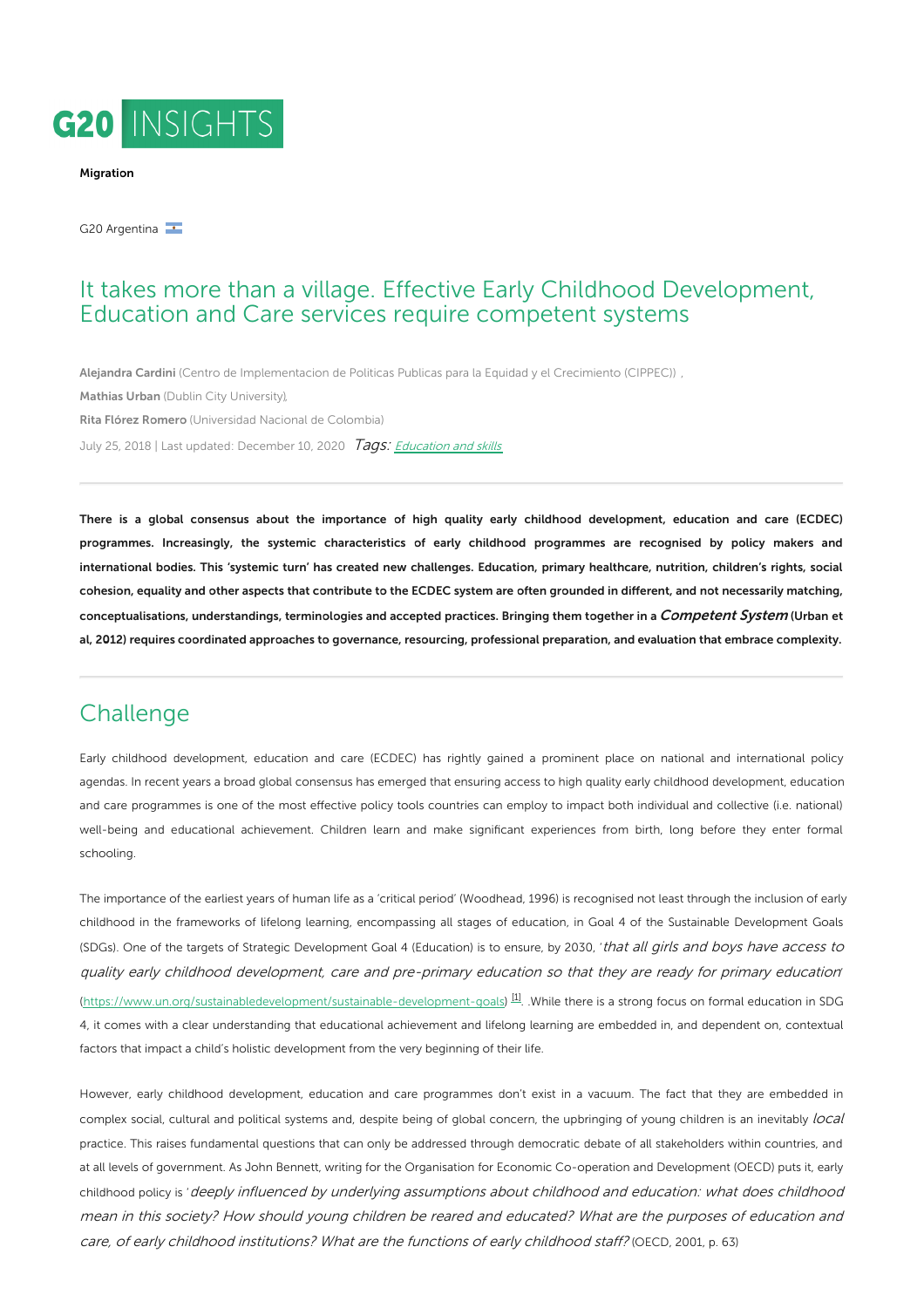Moreover, caring for, and educating young children comprises physical, emotional, cognitive, social, cultural and spiritual aspects from birth (Cardini et al., 2017).

It has to be welcomed that the systemic characteristics of early childhood programmes are increasingly recognised by policy makers and international bodies.

Countries in both the global north and south are increasingly adopting policy frameworks that address early childhood from a holistic perspective (Cardini & Guevara, in press). Examples include the European Union Quality Framework for Early Childhood Education and Care (Working Group on Early Childhood Education and Care, 2014) and the Comprehensive Care Strategy De Cero a Siempre in Colombia (Republic of Colombia, 2013). These documents (and similar approaches in a growing number of countries) urgently require new and effective approaches to governance, resourcing, professional preparation and evaluation at all levels of the early childhood system. They also point to the need – and possibility – for shared learning from, with, and between policy and practice initiatives in the global south and north.

This need for a 'systemic turn' has created new challenges. Education, primary healthcare, nutrition, children's rights, social cohesion, equality and other aspects that contribute to the ECD/ECEC system are often grounded in different, and not necessarily matching, conceptualisations, understandings, terminologies and accepted practices. The need to coordinate not only within one professional system (early education) but across several professional and disciplinary systems in ECD adds to the complexity of the task. Bringing them together in a Competent System (Urban, Vandenbroeck, Van Laere, Lazzari, & Peeters, 2012) that ensure practices, knowledge and orienting values are shared between actors with a wide range of professional and disciplinary backgrounds, and across all levels of the system requires coordinated approaches to governance, resourcing, professional preparation, and evaluation that embrace complexity. This policy brief identifies such possibilities and suggests a course of action that should be taken by governments of G20 countries in order to build effective, holistic, and sustainable support systems for young children and their families.

<span id="page-1-0"></span>[\[1\]](#page-0-0) As the 2017 SDG report states, 'Pre-primary education is, in fact, considered an important part of a holistic and robust educational system' (United Nations, 2017, p. 24). Participation in 'pre-primary or primary education in the year prior to the official entrance age to primary school' (ibid) has increased to around 9 out of 10 children in Europe, Latin America, the Caribbean and North America; the rate in the least developed countries remains much lower (4 out of 10).

# Proposal

Supporting the systemic turn in early childhood development, education and care

The acknowledgement that access to high quality early childhood development and care services from birth is an important precondition for educational achievement (and therefore a critical factor for achieving SDG 4) is supported by a strong body of research evidence and, increasingly, by policy makers and international ECD/ECE advocates (World Bank, 2011).

Increasingly, countries in both the global south and north are beginning to adopt systemic approaches to developing early childhood development, education and care services. Examples include programmes that are designed to provide health, nutrition, early education as well as a range of other supports for young children from birth, their families and communities. Programmes are framed, at policy level, by intersectoral and interdepartmental approaches to governance, implementation and evaluation. For instance, the European Union has adopted Council Conclusions that emphasise the need for systemic approaches to professionalising the early childhood workforce in its 28 member states (Council of the European Union, 2011). In Latin America, some countries are developing new, intersectoral and holistic public policy approaches to early childhood development, education and care systems, e.g. Uruguay Crece Contigo [\(http://crececontigo.opp.gub.uy/](http://crececontigo.opp.gub.uy/)), Chile Crece Contigo (<http://www.crececontigo.gob.cl/>) and De Cero <sup>a</sup> Siempre [\(http://www.deceroasiempre.gov.co/](http://www.deceroasiempre.gov.co/)). Moreover, the World Bank, as part of is SABER initiative (Systems Approach for Better Education Results - <http://saber.worldbank.org/>), recognises that 'ECE exists within a larger [social, cultural and political] context' and points to the importance of coordinated ECD approaches that span 'education, health, protections and social welfare', requiring 'both horizontal and vertical coordination' (Powers & Paulsell, 2018). [\[1\]](#page-1-0)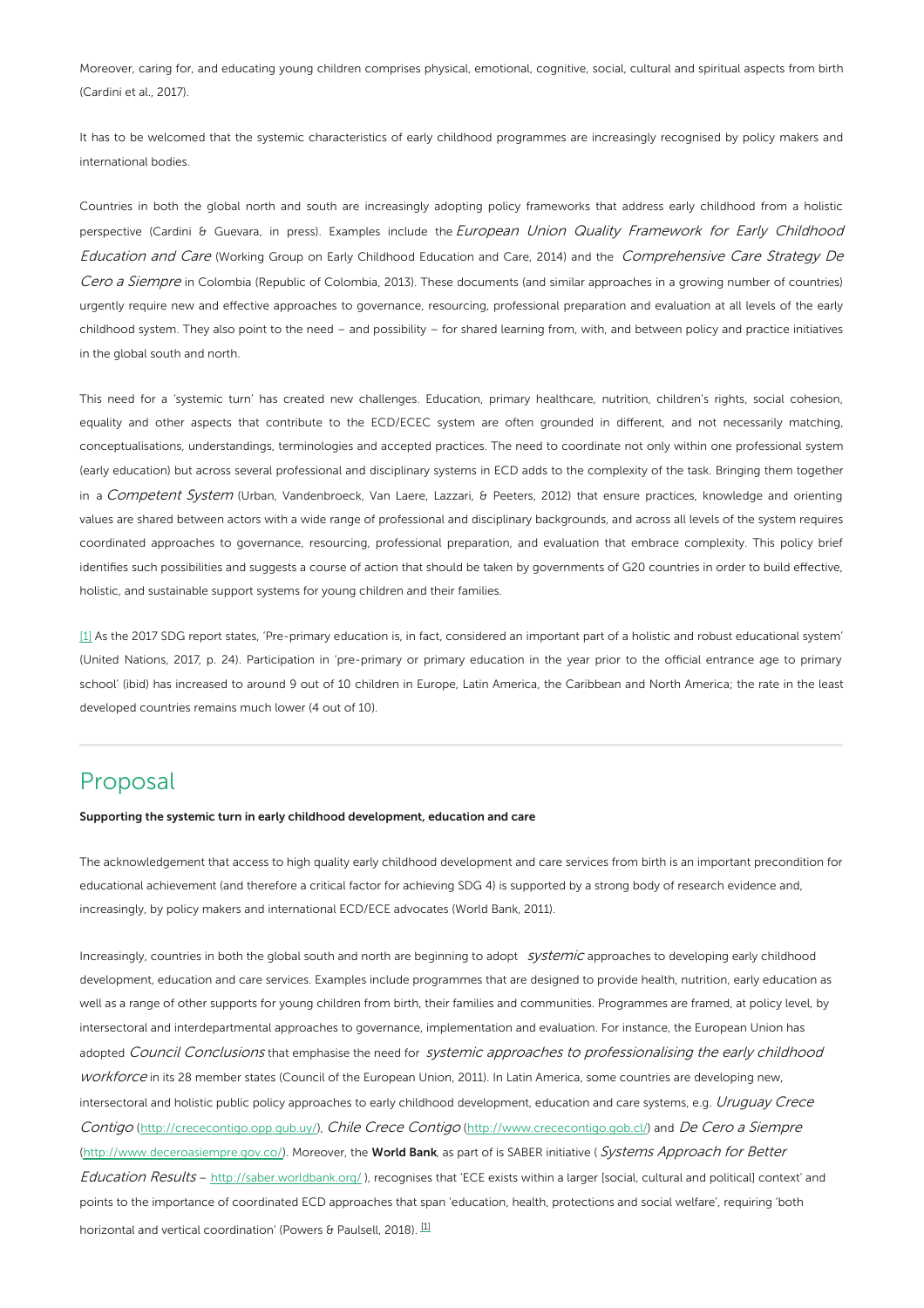The increasing recognition that early childhood development programmes require systemic, cross-sectoral approaches (i.e. Competent Systems) in order to be effective has to be welcomed. However, such recognition will have to be matched with proactive measures at the levels of policy, practice, professional preparation and research.

Research into early childhood systems commissioned by the European Union has shown that Competent Systems (Urban, Vandenbroeck, Van Laere, Lazzari, & Peeters, 2011; Urban et al., 2012) require matching relationships, communication and coordination between all levels of an early childhood system:

- o Individual (educators, teachers, childcare workers etc.)
- o Institutional (e.g. preschool settings)
- Inter-institutional (e.g. preschool settings and professional preparation, various child and family services in the community, practice and research)
- Governance (e.g. strategic planning, policy formulation, regulation, resourcing, implementation and evaluation)

Relationships in and between the levels of a Competent System unfold in three interconnected dimensions:

- Knowledge(s)
- o Practice(s)
- Values

At all levels of a Competent System, actors require a sound body of knowledge (e.g. about the purpose and aims of ECDEC, about children's rights, democracy, about the importance of addressing diversity, equality, and social justice). At present, individual and institutional actors with different roles and professional backgrounds often operate on the basis of distinct bodies of knowledge (e.g. pedagogical, medical, legal, administrative). Shared knowledge and understanding across the entire system is the precondition for the development of shared and matching *practices.* If, for instance, national policy frameworks expect practitioners to work with children and families in rights– based, non-discriminatory, culturally appropriate and participatory ways, matching practices are required by administrators, by local, regional and national policy makers, in professional preparation, evaluation etc. Systemic and rights-based practices (at all levels of the system) develop on the basis of shared orienting values. It is a crucial task to enable systematic encounters and democratic dialogue between all stakeholders in order to raise awareness of own and others' values, and to work towards a shared orientation towards rights, equality, and social justice for all children and families.

The need to coordinate not only within one professional system (early education) but across several professional and disciplinary systems in ECDEC adds to the complexity of the task. Education, primary healthcare, nutrition, children's rights, social cohesion, equality and other aspects that contribute to the ECD/ECEC system are often grounded in different, and not necessarily matching, conceptualisations, understandings, terminologies and accepted practices. Bringing them together in a *Competent System* requires targeted action at systems level that G20 governments should seek to provide.

### G20 governments can and should take decisive action, taking a three-pronged approach: upporting the systemic turn in early childhood development, education and care

#### Initiate and support measures that make systemic approaches sustainable

In order to build sustainable and effective early childhood development, education and care services, G20 governments should:

- 1. Systematically develop national (i.e. State) policy frameworks and strategies that reach beyond electoral cycles and policies of a specific government. In order to be sustainable, the frameworks need to be strong enough to resist changes in government and administration;
- 2. proactively initiate, support and resource *multi-dimensional networks* of all actors involved in developing and providing ECD services at all levels of government: *local, regional and national;*
- 3. systematically take into account and build on the capabilities, desires, aspirations and needs of all families and communities. Integrated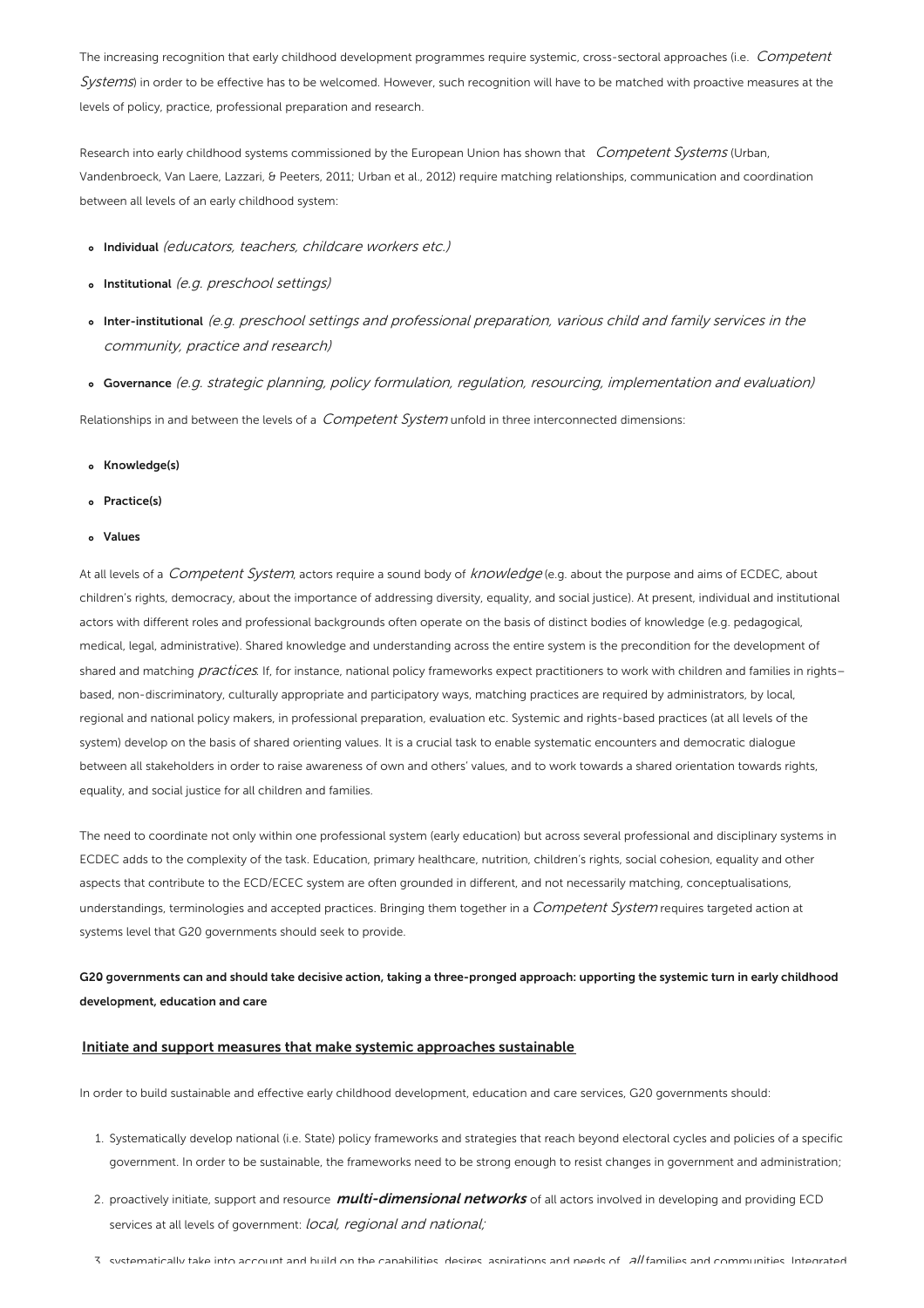- 3. systematically take into account and build on the capabilities, desires, aspirations and needs of all families and communities. Integrated ECDEC programmes should always aim at empowering and supporting, never at supplanting families;
- 4. always conceptualise and develop ECDEC programmes and services as *universal* services for all children and families in order to avoid stigmatisation of services targeted at disadvantaged groups as *Services for the poor*. Within a universal system additional resources can and should then be allocated according to specific needs (*progressive universalism*);
- 5. support a systemic qualification framework: shared approaches to professional preparation, qualification, and continuous professional development across all practitioners and professionals working with young children, families and communities including (but not limited to) health workers, childcare workers, educators and teachers;
- 6. initiate processes to include the roles, competences and professional profile of facilitators for such networks into the professional role profiles of ECD/ECEC personnel, and initiate, commission and adequately resource 'systems research [that] looks beyond evaluation of individual programs and policies (beyond "proximate causes" of child outcomes)' with a view on how to take systemic ECD/ECEC approaches to scale (Powers & Paulsell, 2018).

#### Initiate and support joint learning from and with forward-looking ECD/ECEC initiatives across G20 countries

ECDEC contexts and needs of diverse communities differ widely in individual countries and across the G20 group. Countries have developed a wealth of approaches to meet the needs of these diverse communities. While life situations of young children and their families and communities are always specific, concrete and local, there are also shared experiences across country contexts, and increasingly across the global south and global north. They include often traumatic experiences, e.g. with migration and displacement, marginalisation and exclusion of minority and indigenous groups, poverty, malnutrition and other issues affecting the wellbeing of young children. Even in the most affluent G20 countries an increasing number of children are growing up under conditions that some (arrogantly and entirely inappropriately) still call 'third world conditions'.

Many G20 countries in Europe and North America have attempted to integrate the early education and care aspects of early childhood services, albeit with varying levels of commitment and success. G20 countries in other regions, on the other hand, are operating on a much broader understanding of 'integrated services' that comprise health and well-being, nutrition, education, social cohesion and reconciliation, and equality. Excellent examples for such approaches can be found in Latin America.

Governments should draw on the wealth and diversity of policy and practice approaches within the G20 group and initiate systematic learning:

- 1. proactively initiate, support and resource cross-national exchange and networking between policy makers, practitioners, ECD advocates, and researchers in order to make successful and forward-looking approaches to holistic ECD/ECEC services in the global south accessible to stakeholders in other countries
- 2. encourage and equip these cross-national initiatives to systematically explore possible shared understandings across differences, with particular attention to questions of purpose and values that underpin approaches to ECD/ECEC services (e.g. public good vs. private responsibilities)
- 3. Enable and resource cross-national, cross-professional and cross-disciplinary initiatives to explore and develop shared bodies of knowledge, shared practices, and first and foremost shared concepts and language.

#### Embrace and support systemic approaches to ECD/ECEC governance, policy implementation, and evaluation

Competent Systems require new approaches to governance, policy implementation and evaluation. Overcoming traditional and often simplistic understandings remains a major challenge. Governance theory and systems theory have shown that top-down approaches to policy implementation don't work, and that the only way to influence ('govern') a complex system is through influencing and shaping its context (Pressman & Wildavsky, 1984; Willke, 1998). However, in ECD/ECEC the standard mode of governance often tends to follow an implicit top-down logic: Step one involves developing policy (often based on research evidence and/or internationally accepted 'best practice'); step two involves devising an implementation strategy ('from theory to practice'). This, ideally, is followed by step three which comprises measures to assess the effectiveness of the policy at ground level.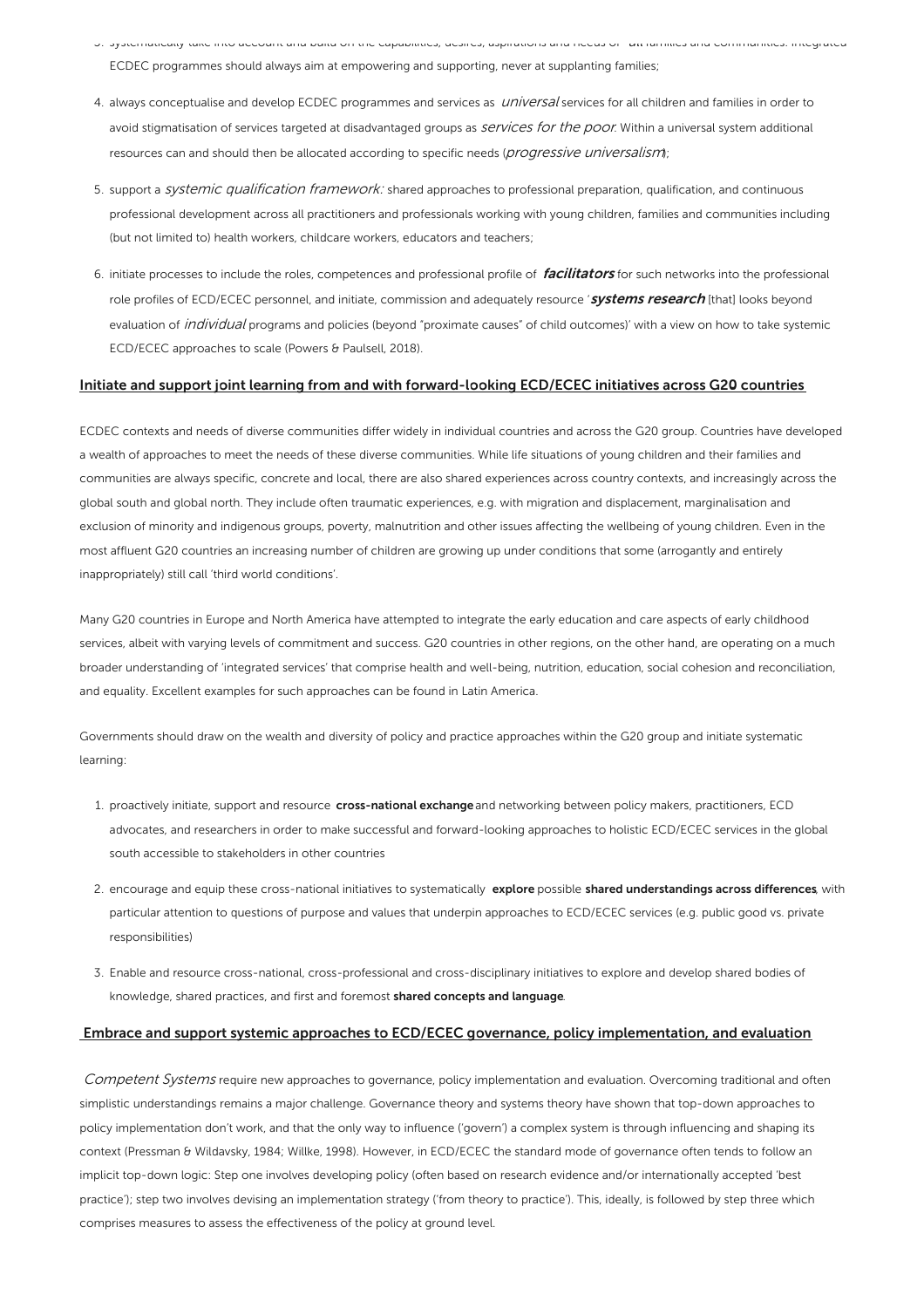Not only are such models overly simplistic; they lend themselves to inappropriately and evidently ineffective technocratic approaches aimed at *managing* professional performance *regulating* autonomous professional practice and *measuring* only predetermined outcomes.

Competent Systems in ECD/ECEC thrive on the agency of all actors and stakeholders: children and families, practitioners, community leaders ('elders'), scholars, administrators, policy makers all shape the early childhood system through their everyday (inter-)actions. Inevitably, they all bring their own readings and interpretations of national policy frameworks into the picture. Herein lies a tremendous opportunity to make use of what the Brazilian author Roberto M. Unger (2005) calls *democratic experimentalism*. In consequence, G20 governments should proactively encourage the shift from linear ('top-down') approaches to ECD/ECEC policy making and implementation to circular processes that systematically connect policy development, implementation/interpretation at local and regional level with careful systemic evaluation that feeds back into the policy making cycle.

- 1. Initiate, resource and document ECD/ECEC policy-practice cycles that follow and build on successful documented examples, e.g. the Centres of Innovation programme in New Zealand and the current Centres of Excellence initiative in the Province of Ontario, Canada
- 2. From national government level, initiate and support the development of local ('grassroots') ECD/ECEC Competent Systems drawing on existing expertise, e.g. in Colombia (Ruta Integral de Atenciones)

Initiate, commission and resource systemic, participatory evaluationof local processes in the context of national ECD/ECEC policy frameworks.

[\[1\]](#page-0-0) The existence of these policy frameworks marks important progress towards integrated systems. However, for them to affect sustainable change governments will have to address two main challenges: 1. Ensure a 'strong and equal relationship' (Bennett) between ECDEC and the compulsory school system. 2. Adopt participatory implementation strategies that avoid inappropriate 'top-down' processes. These are still prevalent in national policy documents, for instance in expressions like 'bajar la política a los territorios' (De Cero a Siempre).

### References

- 1. Cardini, Alejandra & Guevara, Jennifer (in press). EL LUGAR DEL CURRÍCULUM EN LA PRIMERA INFANCIA: APORTES DE UNA MIRADA COMPARADA. Revista currículum y profesorado.
- 2. Cardini, A., Díaz Langou, G., Guevara, J., & De Achával, O. (2017) Enseñar, cuidar y criar al mismo tiempo: el desafío para las políticas públicas de infancia en Argentina. Vol. 167. Documentos de trabajo. Buenos Aires: CIPPEC.
- 3. Comisión Intersectoral para la Atención Integral de la Primera Infancia. (2013). Fundamentos Políticos Técnicos y de Gestión. Bogotá D.C.
- 4. Council of the European Union. (2011). Council conclusions of 15 June 2011 on early childhood education and care: providing all our children with the best start for the world of tomorrow. Brussels: Official Journal of the European Union.
- 5. Durán-Strauch, E. (2017). Integralidad y políticas locales de infancia y adolescencia ¿Camino a la equidad? Colección Centro de Estudios Sociales (CES). Bogotá D.C.: Universidad Nacional de Colombia.
- 6. Durán-Strauch, E. y Torrado-Pacheco, M. (Eds.) (2017). Políticas de infancia y adolescencia ¿Camino a la equidad? Colección Centro de Estudios Sociales (CES). Bogotá D.C.: Universidad Nacional de Colombia.
- 7. OECD. (2001). Starting Strong. Early Childhood Education and Care. Paris: OECD.
- 8. Powers, S., & Paulsell, D. (2018). Strengthening Early Learning with a Systems Approach: Diagnostic strategies with an application to over-age enrollment. Paper presented at the Comparative and International Education Society annual conference, Mexico City.
- 9. Pressman, J. L., & Wildavsky, A. B. (1984). Implementation: How Great Expectations in Washington are Dashed in Oakland : Or, why It's Amazing that Federal Programs Work at All, this Being a Saga of the Economic Development Administration as Told by Two Sympathetic Observers who Seek to Build Morals on a Foundation of Ruined Hopes. Berkely, CA: Colegio Nacional de Ciencias Políticas y Administración Pública: Fondo de cultura económica.

10. Republic of Colombia. (2013). Early Childhood Comprehensive Care Strategy. Political, Technical